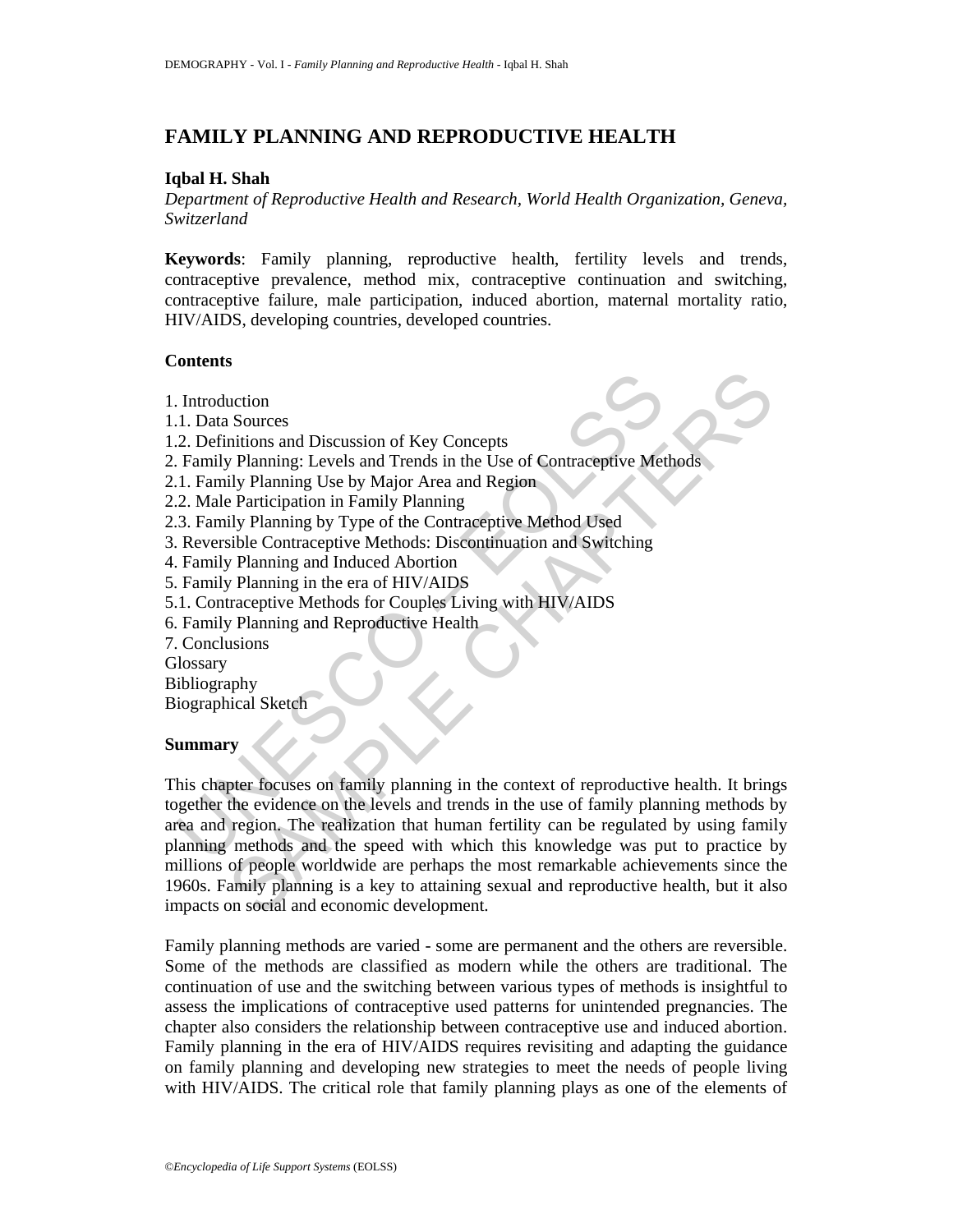reproductive health has also been documented in the chapter.

#### **1. Introduction**

Family planning is credited primarily for its role in bringing down the birth rates globally and particularly in developing countries. From 1950 to 2000, the global fertility has fallen by about half - from five children per woman in 1950-1955 to 2.7 children in 2000-2005 (United Nations, 2005a). However, less well recognized is the contribution of family planning to the major social change around the world whereby couples are empowered in regulating their fertility instead of considering it as a matter of *God's will* or destiny. Family planning also has an impact on reproductive health and development, an aspect that is often glossed over.

Family planning is known to have been practiced for centuries long before the advent of modern methods of contraception. The earlier methods used by men and women to regulate their fertility included *coitus interruptus* (withdrawal of the penis from the vagina prior to ejaculation), abstinence (abstaining from sex altogether or around the time of ovulation), herbs and amulets (Planned Parenthood Federation of America, 2006). The condom appeared in the  $17<sup>th</sup>$  century. Modern methods of family planning have a more recent history since about 1960 when both the oral contraceptive pill and the intrauterine device became available.

amily planning is known to have been practiced for centuries long between methods of contraception. The earlier methods used by megulate their fertility included *coitus interruptus* (withdrawal of the agina prior to ejacu lanning is known to have been practiced for centuries long before the advent<br>methods of contraception. The carlier methods used by men and women their fertility included *coitus interruptus* (withdrawal of the penis from The public health relevance of family planning is enormous. In the absence of family planning, the level of childbearing will be high resulting in a greater demand for obstetric and infant/child health services. In such situations maternal morbidity and mortality will be high. Shorter spacing between births, because of non-use of family planning methods, is linked with increased risk of fetal death, low birth-weight, prematurity and of infant and child death. It is estimated that about one million of the 11 million deaths of children younger than age five years could be averted annually if there were no inter-birth intervals of less than two years (Cleland et al., 2006). A higher number of unintended pregnancies may occur due to non-use of family planning methods. Many of these may be terminated unsafely where induced abortion is legally restricted, causing grave danger to the lives of women and a drain on national health services in dealing with complications of unsafe abortion. It is therefore rightly stated that "family planning saves lives".

The social and economic implications of family planning are no less significant. Family planning provides opportunities to women to pursue studies and engage in productive activities. In countries with high levels of family planning use and consequently lowered fertility, savings made in addressing maternal and child ill-health can be invested in social and economic development and improving the quality of life of people. The most obvious examples of economic prosperity and development, partially as a result of lowered fertility, include China, Republic of Korea, Singapore and Thailand.

Such major public health and social achievements have recently been overshadowed by the lack of or lukewarm support for family planning. The continued preoccupation of the world community with the prevention and management of the HIV/AIDS epidemic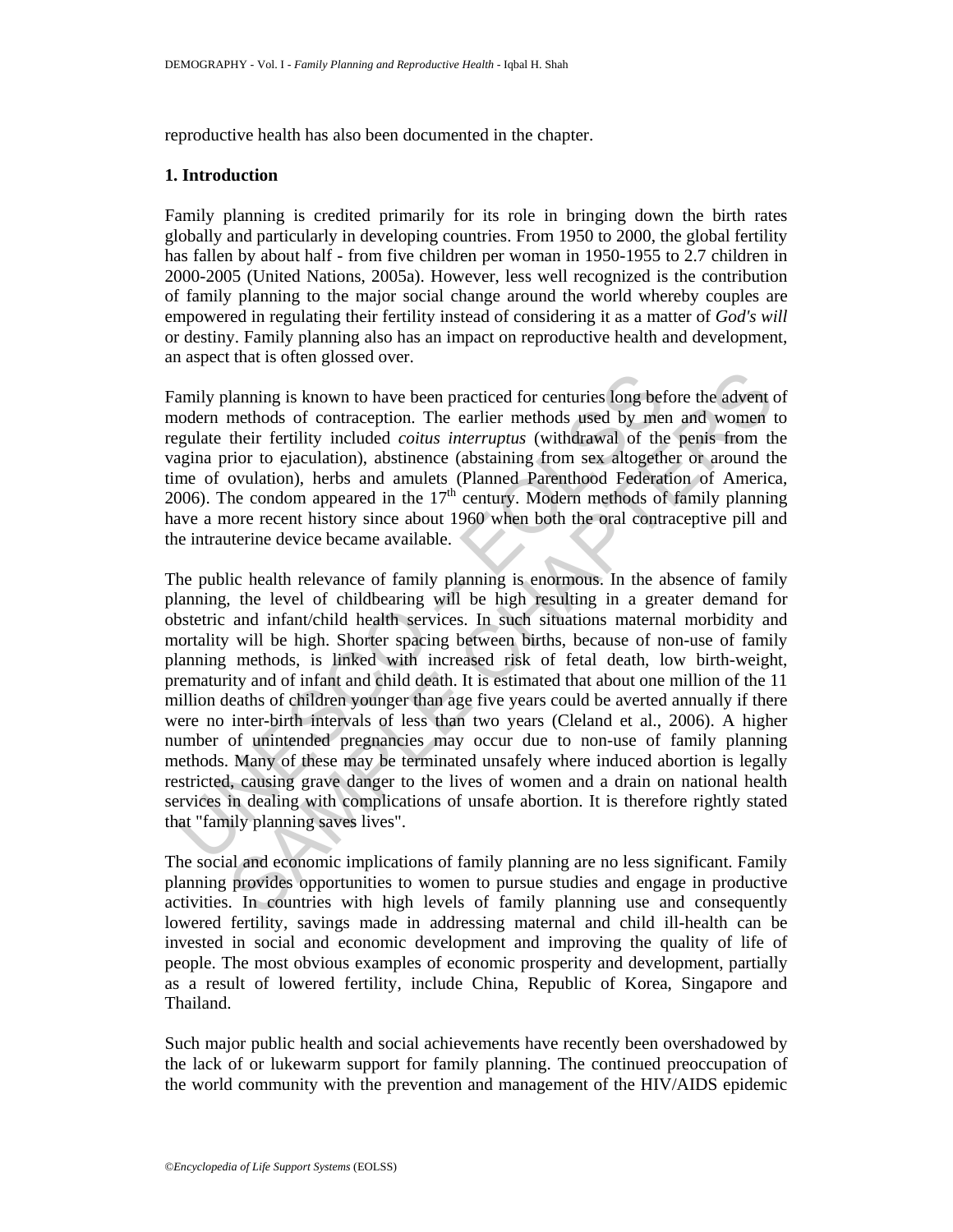has resulted in the neglect of the growing demand for family planning. In the era of sexual and reproductive health and rights, the focus on reproductive health has also raised questions about the place that family planning holds. These new challenges may impact on the advance of contraceptive revolution and on the benefits yielded by it.

The main objective of this chapter is to document the progress made in family planning, globally and by region, to highlight the relevant issues and to explore linkages to reproductive health. Family planning continues to be central to achieving reproductive health goals of reducing child mortality, improving maternal health and combating HIV/AIDS. The provision of quality family planning would meet most of reproductive health needs and hence the focus of this chapter. Data sources are first indicated, followed by definitions and discussion of the key concepts. The chapter then discusses the various aspects of levels and trends in family planning and the role of family planning in reproductive health. The conclusions highlight key findings and lists emerging issues and challenges in family planning and reproductive health.

# **1.1. Data Sources**

This chapter draws upon published material and data. Most of the data come from the regular updates published by the United Nations Population Division and from the Demographic and Health Surveys (DHS).

### **1.2. Definitions and Discussion of Key Concepts**

is various aspects of levels and trends in family planning and the lanning in reproductive health. The conclusions highlight key filmerging issues and challenges in family planning and reproductive heal.<br> **1. Data Sources** *Family planning* has been defined in different ways in literature, but essentially it implies enabling individuals and couples to attain the desired number, spacing and timing of their children, through the use of modern or traditional (also called natural) contraceptive methods. The term *birth control* is sometimes used as a synonym, but its connotation is more on preventing pregnancies and limiting the family size than on *planning* families.

by a aspects of levels and tends in family planning and the role of famili<br>in reproductive health. The conclusions highlight key findings and list<br>is issues and challenges in family planning and reproductive health.<br>Source *Contraception* generally refers to the devices or medications used for reducing the likelihood of the fertilization of an ovum by a spermatozoon. The contraceptive effect can be obtained through temporary or permanent means. *Temporary methods* include: periodic abstinence during the fertile period; coitus interruptus (withdrawal); the naturally occurring periods of infertility (e.g., during breast-feeding and postpartum amenorrhea); use of reproductive hormones (e.g., oral pills and long-acting injections and implants); placement of a device in the uterus (e.g., copper-bearing and hormone-releasing intrauterine devices); interposing a barrier that prevents the ascension of the sperm into the upper female genital tract (e.g., condoms, diaphragms, and spermicides). *Permanent methods* of contraception are male and female sterilization (vasectomy and tubectomy, respectively).

*Contraceptive prevalence* refers to the percentage of all married or in-union couples using a contraceptive method at the time of the study. It is generally measured from survey questions administered to married women or those in consensual unions who are in the reproductive age of 15 to 49 years. Note that contraceptive prevalence is different from the number of *acceptors* which imply new users. Data on acceptors are usually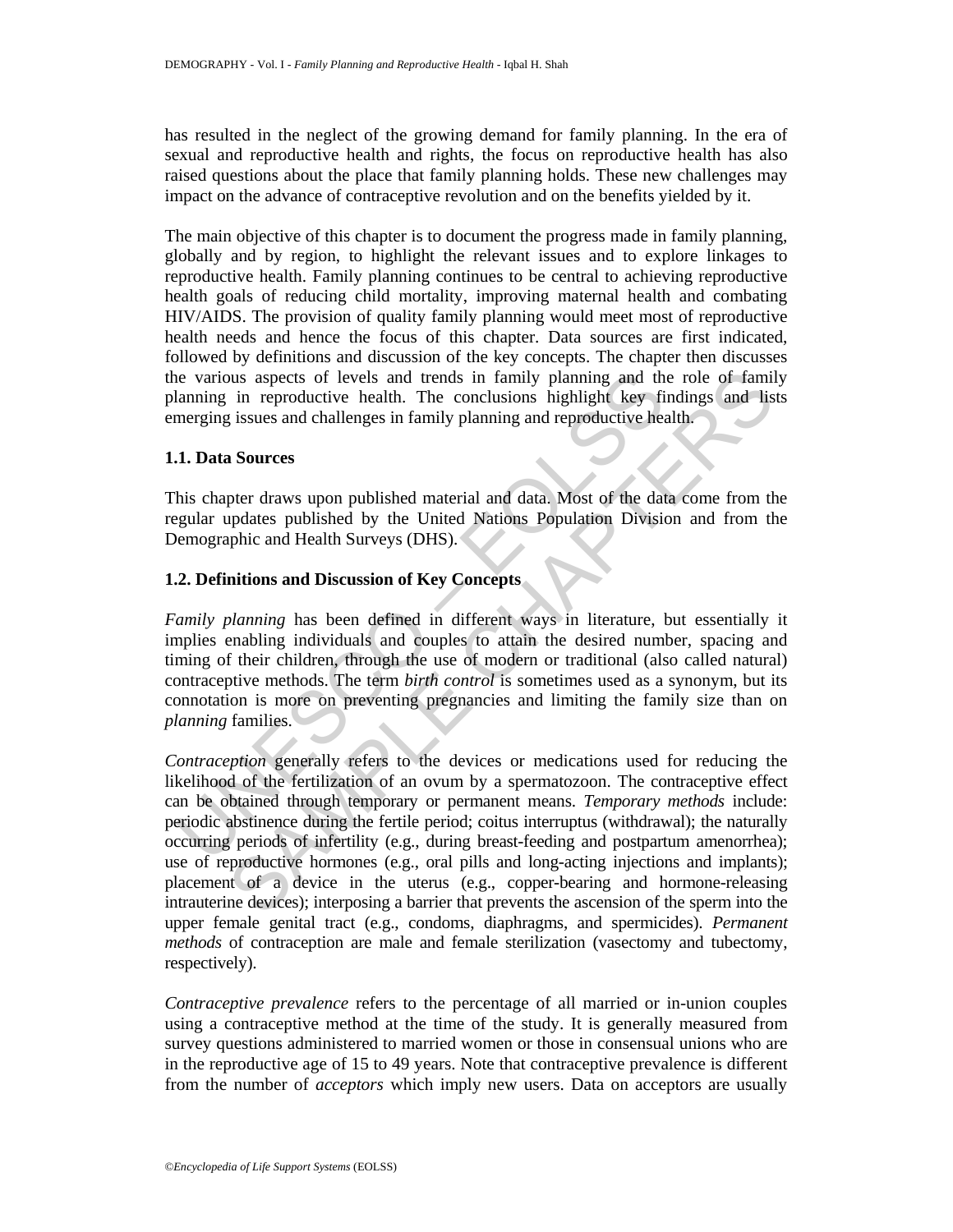collected through family planning clinics or other facilities that offer such services and where administrative records are kept. More recently, contraceptive prevalence has also been measured among all sexually active women, irrespective of their marital status.

The United Nations Population Division provides periodic updates on contraceptive prevalence for all countries of the world where data are available, using the definition noted above. Some noteworthy variants to the standard definition followed by some researchers are: (1) using the age group 15-44 years instead of 15-49 years for the reproductive age span; (2) using the denominator of "exposed" women, that is, those who are sexually active and are not in the period of postpartum non-susceptibility; (3) applying the denominator of "all" women of reproductive age rather than only those who are married or in consensual unions; and (4) restricting the definition of contraception to only "modern" methods rather than "any" contraceptive method. These exceptions are however few and do not seriously hamper the comparison of contraceptive prevalence across most countries and regions.

ontraception to only "modern" methods rather than "any" contraceptive<br>ceeptions are however few and do not seriously hamper the<br>ontraceptive prevalence across most countries and regions.<br>The concept of *reproductive health* ption to only "modern" methods rather than "any" contraceptive method. These are however frew and do not scribusly hampper the comparison ceptive prevalence across mot do not scribusly hampper the comparison experience are The concept of *reproductive health* and what it means originated in the World Health Organization (WHO) and was based on the WHO definition of health as "a state of complete physical, mental and social well-being and not merely the absence of disease or infirmity". Barzelatto (1988) was the first to identify the four components of reproductive health policy which included: family planning, maternal care, infant and childcare, and the control of sexually transmitted diseases. Fathalla (1992) elaborated further on the concept and defined reproductive health "as not merely the absence of disease, rather it is a condition in which the reproductive process is accomplished in a state of complete physical, mental, and social well-being. This implies that people have the ability to reproduce, that women can go through pregnancy and child-birth safely, and that reproduction is carried to a successful outcome, i.e., infants survive and grow up healthy. It implies further that people are able to regulate their fertility without risks to their health and that they are safe in having sex". This laid the foundation for the definition agreed at the the 1994 United Nations International Conference on Population and Development (ICPD), as follows: "Reproductive health is a state of complete physical, mental and social well-being and not merely the absence of disease or infirmity, in all matters relating to the reproductive system and to its functions and processes. Reproductive health therefore implies that people are able to have a satisfying and safe sex life and that they have the capability to reproduce and the freedom to decide if, when and how often to do so. Implicit in this last condition is the right of men and women to be informed and to have access to safe, effective, affordable and acceptable methods of family planning of their choice, as well as other methods of their choice for regulation of fertility which are not against the law; and the right of access to appropriate health-care services that will enable women to go safely through pregnancy and childbirth and provide couples with the best chance of having a healthy infant. In line with the above definition of reproductive health, reproductive health care is defined as the constellation of methods, techniques and services that contribute to reproductive health and well-being by preventing and solving reproductive health problems. It also includes sexual health, the purpose of which is the enhancement of life and personal relations, and not merely counseling and care related to reproduction and sexually transmitted diseases" (United Nations, 1995).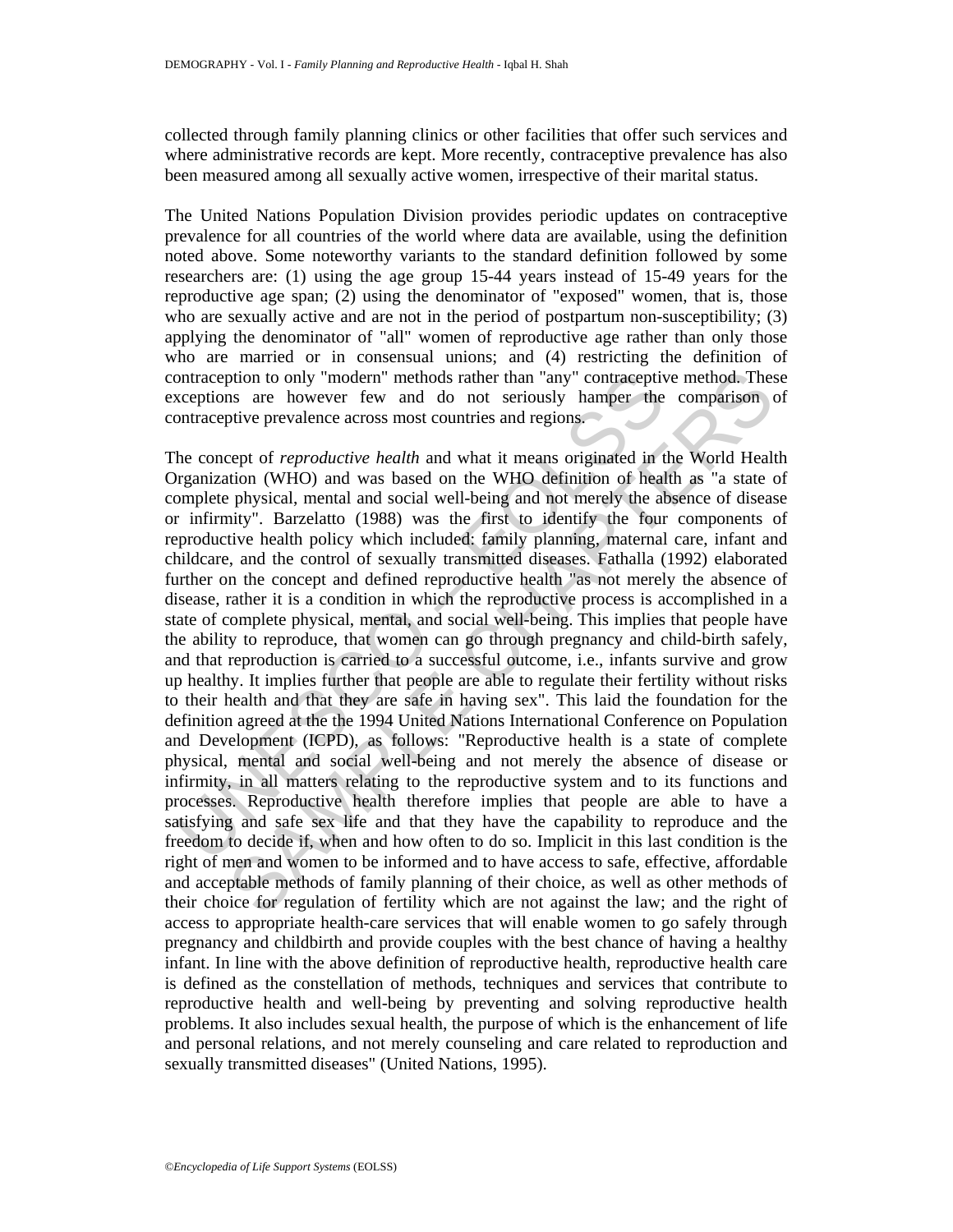The *reproductive health strategy* adopted by the  $57<sup>th</sup>$  World Health Assembly in May 2004 identified five core aspects of reproductive health for action. These include: improving antenatal, perinatal, postpartum and newborn care; providing high-quality services for family planning, including infertility services; eliminating unsafe abortion; combating sexually transmitted infections including HIV, reproductive tract infections, cervical cancer and other gynecological morbidities; and promoting sexual health (World Health Organization, 2004a). This broader and holistic concept better reflects the interrelated needs of people. However, it presents a major challenge for the measurement and monitoring of the status of reproductive health using commonly available methods that work with one single dimension rather than a composite of several. In addition, the components comprising the core of reproductive health may vary from country to country.

#### **2. Family Planning: Levels and Trends in the Use of Contraceptive Methods**

The decline in fertility from its high levels in the 1950s and 1960s (Figure 1) is primarily due to the rise of contraceptive use in developing countries. The World Bank (1984) estimated that 85 percent of the fertility decline in 31 developing countries from 1960 to 1980 could be attributed to the increased use of contraception, when considered together with other determinants of fertility such as marriage, breastfeeding, induced abortion and all other factors. There is a strong empirical relationship between the level of total fertility rate (the number of children a woman is likely to have by the end of her reproductive life if she experienced currently prevailing age-specific fertility rates from age 15 to 49 years) and the percent of couples using any contraceptive method (Figure 2).



Figure 1. Total Fertility Rate (Number of Children per woman) by Year and Region

Contraceptive prevalence was already high in developed countries in 1960-1965 (67%) and it remained mostly constant over time, that is, 69 percent in 2005 and 67 percent in 2007. On the other hand, contraceptive prevalence - a novelty in developing countries at nine percent in 1960-1965 - expanded to 59 percent in 2005 (Figure 3) and to 62% in 2007 (United Nations, 2007). The sharpest increase in contraceptive prevalence occurred between the late 1960s and 1980s. This was also the period characterized by the launch and expansion of national family planning programs in several populous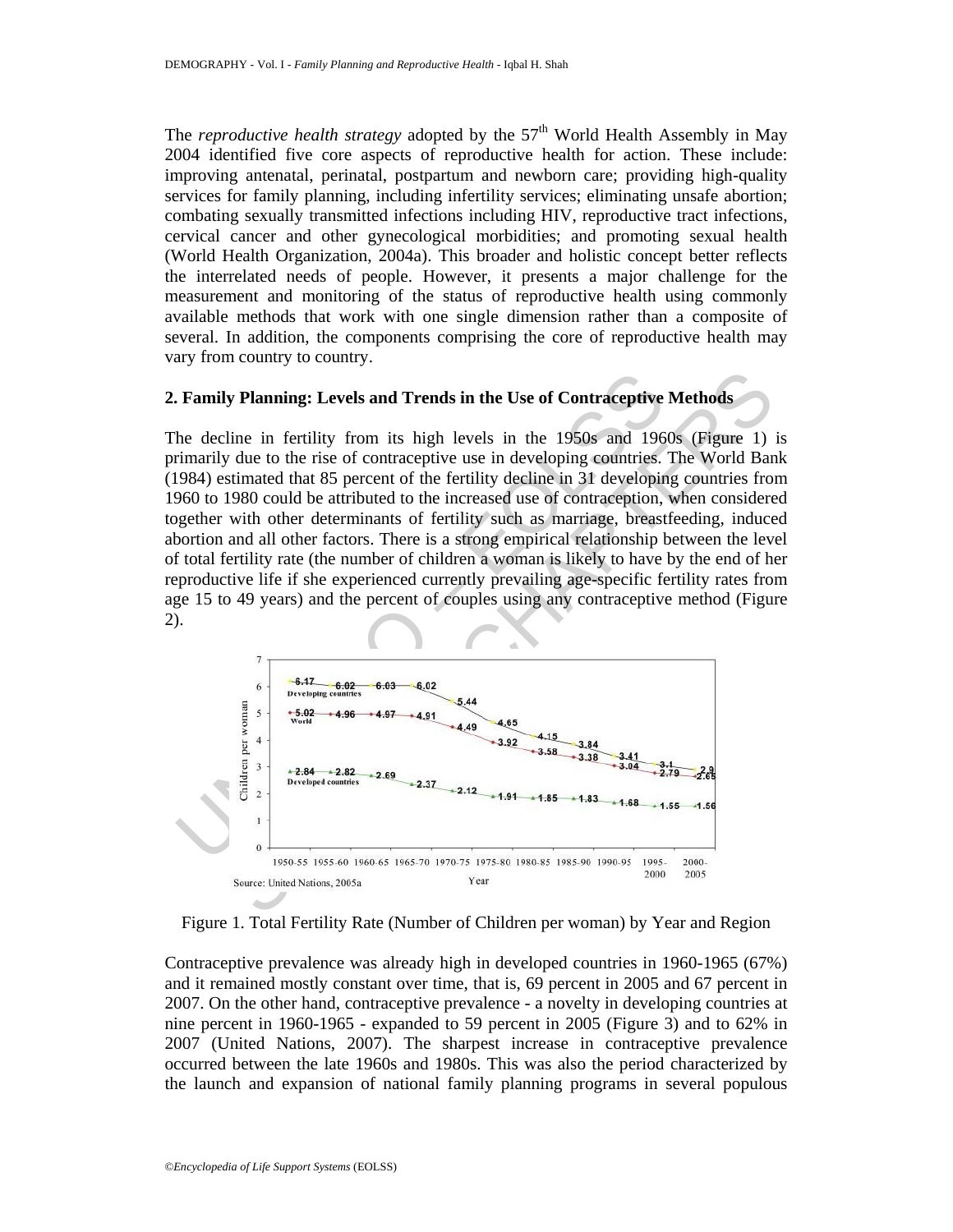

countries, including China, India, Indonesia, and Pakistan.

Figure 2. Total Fertility Rate (per woman) by percent of Couples using any method of Contraception, Developing Countries, 2005



Figure 3. Percentage of Couples using any Method of Contraception, by Year

Among the countries with contraceptive prevalence of less than 20 percent in 1990, five, Central African Republic, Cambodia, Democratic Republic of the Congo, Myanmar and Oman witnessed an average annual increase of two percentage points or higher during 1990 to 2000 (United Nations, 2004). In this group of low prevalence countries, the slowest increase (less than 0.5 percentage points per annum) was observed in Afghanistan, Angola, Benin, Burundi, Eritrea, Ethiopia, Gambia, Madagascar, Mali, Mauritania, Rwanda and Sudan.

The strength and effectiveness of national family planning programs have been subject of several rounds of assessments since 1972, the most recent being in 2004 (Ross, Stover and Adelaja, 2007). The *program effort score*, a composite measure of 30 program features and strengths, has continued to rise despite some funding losses and unstable supplies of contraceptives. The overall program effort score is derived from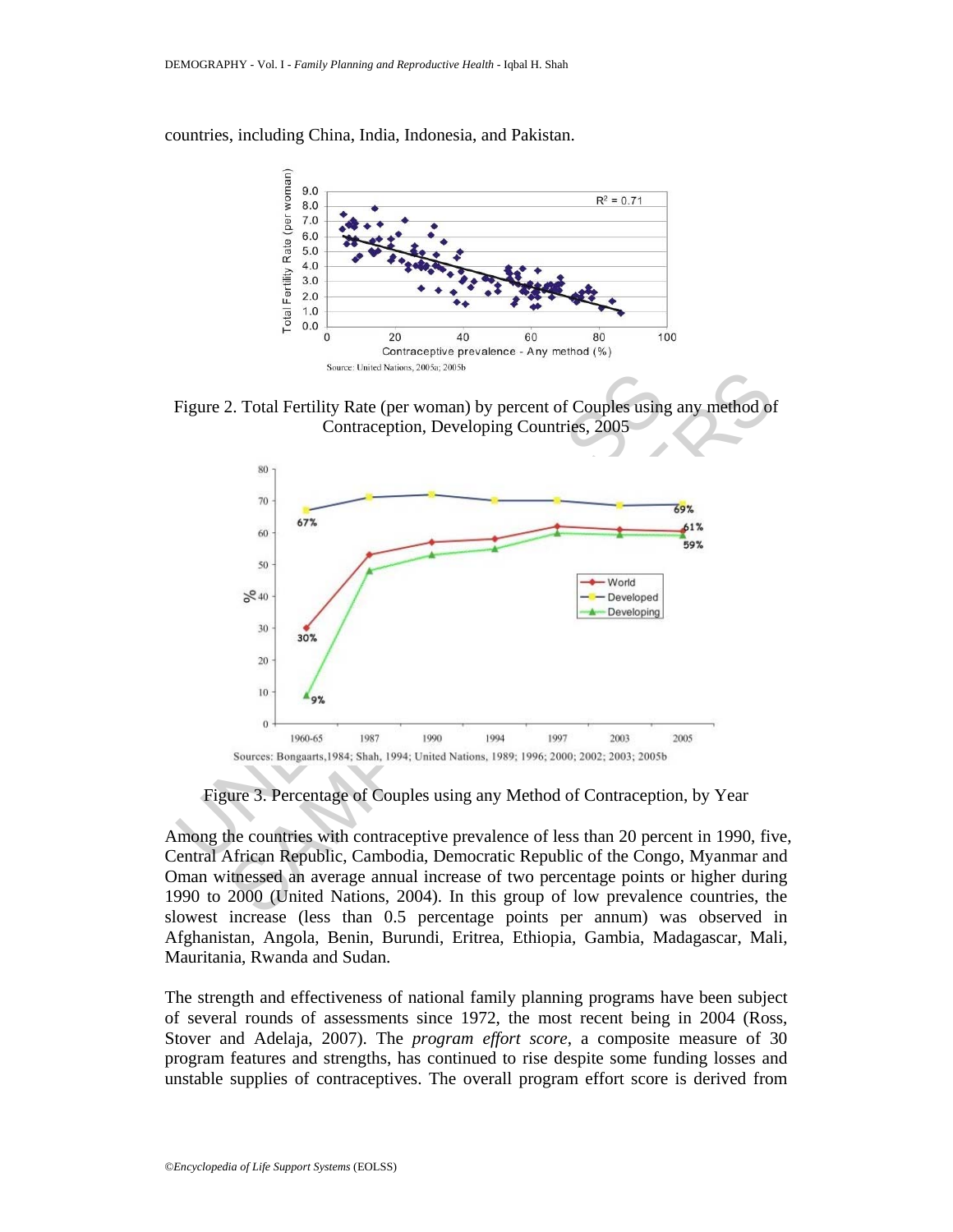responses to 125-item questionnaire on 30 family planning dimensions, including, among others, for example, availability of full range of contraceptive methods, coverage of family planning services, full-time staff for family planning and policy statements by national leaders. However, gaps persist in the effort, quality and access of family planning services, especially for populations in rural areas and in poverty. In addition, the full range of contraceptive methods is generally lacking in most services and postabortion and postpartum contraception remain neglected.

# **2.1. Family Planning Use by Major Area and Region**

While the overall increase in contraceptive prevalence at the global level has been spectacular, the progress in the effectiveness of family planning programs and in the range contraceptive methods used has been uneven at the regional level. In 2007, Africa had the lowest level of contraceptive prevalence of 28 percent as compared to 71 percent in Latin America and the Caribbean and 68 percent in Asia (Table 1). The use of modern methods in Africa continues to be about one-third the levels in the other two developing regions.

| <b>Region</b>                                                                                                                          | <b>All methods</b> | <b>Modern</b>   |
|----------------------------------------------------------------------------------------------------------------------------------------|--------------------|-----------------|
|                                                                                                                                        | (%)                | methods $(\% )$ |
| World                                                                                                                                  | 63.1               | 56.1            |
| Africa                                                                                                                                 | 28.0               | 21.4            |
| Asia                                                                                                                                   | 67.9               | 61.7            |
| Europe                                                                                                                                 | 67.5               | 52.5            |
| Latin America and the Caribbean                                                                                                        | 71.4               | 64.5            |
| Northern America                                                                                                                       | 73.0               | 68.6            |
| Oceania                                                                                                                                | 52.9               | 48.9            |
| Table 1. Percentage of couples with wife in reproductive age, using any method and<br>modern methods of contraception, by region, 2007 |                    |                 |

Within each major area, variation in contraceptive prevalence is also noted at the subregional levels. For example, prevalence of all methods or of modern methods of contraception is much higher in Northern and Southern Africa than in any other African region. The use of modern methods is especially low in Middle and Western Africa, six and nine percent, respectively, in 2007 (Table 2). Contraceptive prevalence is generally high in all regions of Asia. Eastern Asia has the highest prevalence of 88 percent, followed by South-east Asia at 60 percent. In Latin America and the Caribbean, the highest prevalence (74%) in 2007 was in South America, followed by 68 percent in Central America and 60 percent in the Caribbean.

| <b>Region</b>  | All methods   | <b>Modern</b>   |  |
|----------------|---------------|-----------------|--|
|                | $\frac{9}{6}$ | methods $(\% )$ |  |
| Africa         | <b>28.0</b>   | 21.4            |  |
| Eastern Africa | 25.4          | 20.3            |  |
| Middle Africa  | 74 J          | 5 9             |  |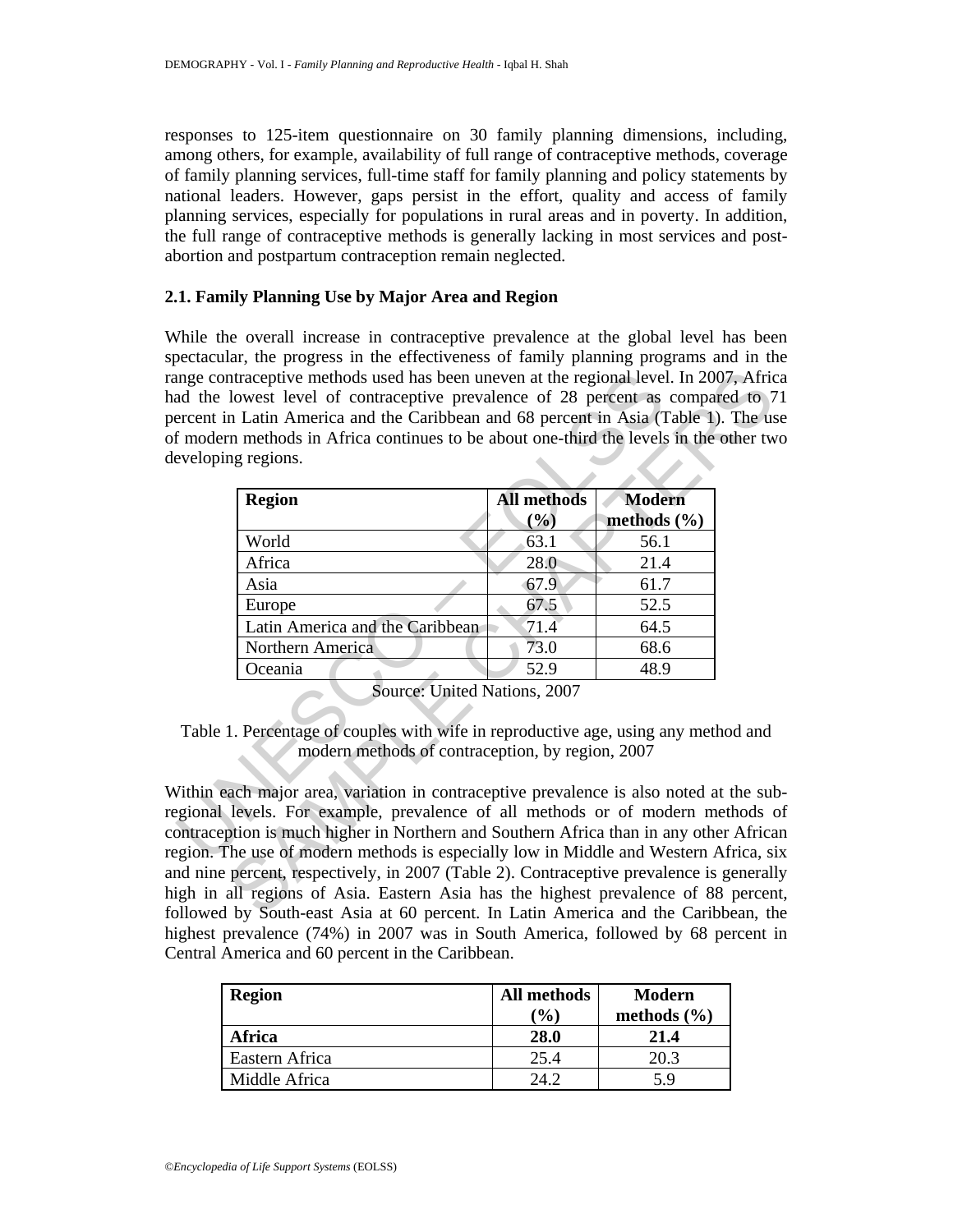| Northern Africa                                                                                                                                                                                                                                                                                                                                                                                    | 51.0 | 45.6 |  |
|----------------------------------------------------------------------------------------------------------------------------------------------------------------------------------------------------------------------------------------------------------------------------------------------------------------------------------------------------------------------------------------------------|------|------|--|
| Southern Africa                                                                                                                                                                                                                                                                                                                                                                                    | 57.5 | 57.3 |  |
| Western Africa                                                                                                                                                                                                                                                                                                                                                                                     | 13.6 | 8.6  |  |
|                                                                                                                                                                                                                                                                                                                                                                                                    |      |      |  |
| Asia                                                                                                                                                                                                                                                                                                                                                                                               | 67.9 | 61.7 |  |
| Eastern Asia                                                                                                                                                                                                                                                                                                                                                                                       | 87.6 | 86.4 |  |
| South-central Asia                                                                                                                                                                                                                                                                                                                                                                                 | 54.2 | 45.8 |  |
| South-east Asia                                                                                                                                                                                                                                                                                                                                                                                    | 59.9 | 51.0 |  |
| Western Asia                                                                                                                                                                                                                                                                                                                                                                                       | 54.5 | 34.4 |  |
|                                                                                                                                                                                                                                                                                                                                                                                                    |      |      |  |
| <b>Latin America and the Caribbean</b>                                                                                                                                                                                                                                                                                                                                                             | 71.4 | 64.5 |  |
| Caribbean                                                                                                                                                                                                                                                                                                                                                                                          | 60.4 | 55.9 |  |
| Central America                                                                                                                                                                                                                                                                                                                                                                                    | 68.2 | 63.0 |  |
| South America                                                                                                                                                                                                                                                                                                                                                                                      | 73.7 | 65.8 |  |
| TO ACCESS ALL THE 23 PAGES OF THIS CHAPTER,<br>Visit: http://www.eolss.net/Eolss-sampleAllChapter.aspx                                                                                                                                                                                                                                                                                             |      |      |  |
| ibliography<br>hman E. and Shah I.H. (2006). Contraceptive Use, Fertility, and Unsafe Abortion in Developin<br>ountries. The European Journal of Contraception and Reproductive Health Care, 11(2): 126-131. [Th<br>aper examines the associations of contraceptive use, fertility and unsafe abortion.]<br>li M.M., Cleland J.G, and Shah I.H. (2004). Condom Use within Marriage: a neglected HI |      |      |  |
| tervention. Bulletin of the World Health Organization, 82(3): 1-7. [This represents a new approach<br>nalyzing pregnancy history data from the Demographic and Health Surveys.]<br>arzelatto J. (1988). Continuity and change. In: Research in Human Reproduction: Biennial Report 198<br>987, edited by Diczfalusy E., Griffin P.D. and Khanna J. Geneva: World Health Organization. [Th          |      |      |  |
| ovides the framework for the concent of reproductive health l                                                                                                                                                                                                                                                                                                                                      |      |      |  |

# TO ACCESS ALL THE **23 PAGES** OF THIS CHAPTER, Visit: http://www.eolss.net/Eolss-sampleAllChapter.aspx

#### **Bibliography**

- - -

Barzelatto J. (1988). Continuity and change. In: *Research in Human Reproduction: Biennial Report 1986- 1987*, edited by Diczfalusy E., Griffin P.D. and Khanna J. Geneva: World Health Organization. [This provides the framework for the concept of reproductive health.]

Bongaarts J, Bruce J. (1995). The causes of unmet need for contraception and the social content of services. *Studies in Family Planning*, 26(2):57-75. [The paper assesses the causes of unmet need, using Demographic and Health Survey data.]

Bongaarts J. (1984). Implications of Fertility Trends for Contraceptive Practice, *Population and Development Review,* 10(2): 341-352. [This considers the relationship between total fertility rate and contraceptive prevalence.]

Cleland J. Bernstein S., Azeh A., Faundes A., Glasier A., and Jolene I. (2006). Family Planning: The Unfinished Agenda. *The Lancet: Series on Sexual and Reproductive Health*: 47-64. [This is a comprehensive review of family planning issues and also indicates research gaps.]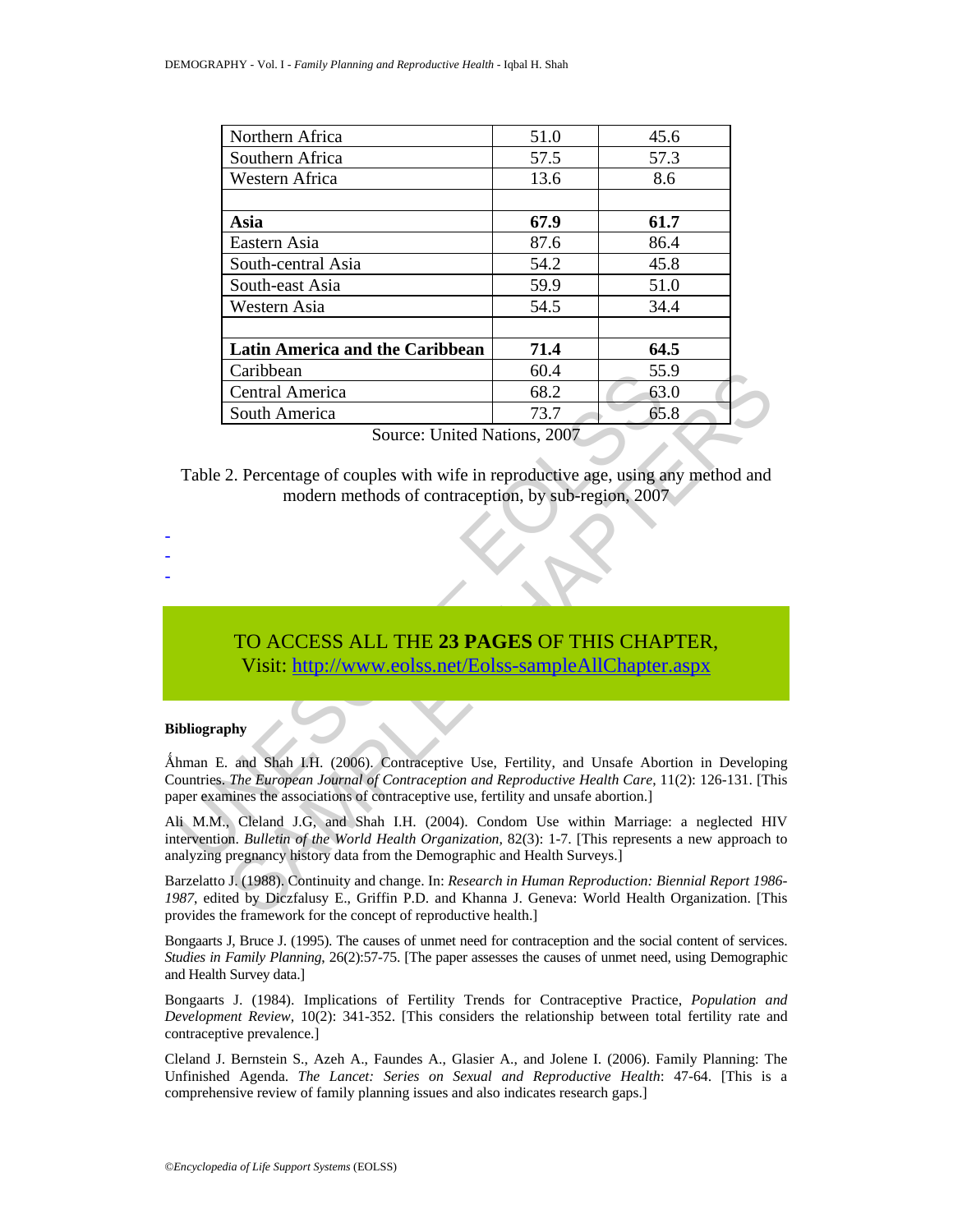Fathalla, M. F. (1992). Reproductive Health in the World: two decades of progress and the challenges ahead. In: *Reproductive health: a key to a brighter future: Biennial Report 1990-1991.* Geneva: World Health Organization. [This is an overview of the progress in reproductive health.]

Maharaj P. and Cleland J. (2004). Condom use within marital and cohabiting partnerships, *Studies in Family Planning*, 35(2): 116-124. [This provides information on the potential of condom use in marriage and cohabitation.]

Marston C. and Cleland J. (2004). *The Effects of Contraception on Obstetric Outcomes*. Geneva: World Health Organization. [This looks at the relationship between contraceptive use and obstetric outcomes.]

Planned Parenthood Federation of America. (2006). *A History of Birth Control Methods.* New York: Katharine Dexter McCormick Library. [This provides information on developments in the field of family planning.]

Ross, J., Stover J., and Adelaja D. (2007). Family Planning Programs in 2004: New Assessments in a Changing Environment, *International Family Planning Perspectives,* 33(1): 22-30. [This provides the latest assessment of family planning programs in their effectiveness, coverage and quality.]

Shah I. (1994). The Advance of the Contraceptive Revolution. *World Health Statistics Quarterly*, 47(1): 9-15. [This examines the trends in contraceptive use from 1960 to 1990.]

Shah, I, 1995. *Perspectives on methods of fertility regulation: setting a research agenda*. Geneva, UNDP/UNFPA/WHO/World Bank Special Programme of Research, Development and Research Training in Human Reproduction. [This is a review of literature on family planning.]

many environment, *miernational remaily riamming perspecives*, 30(1): 22-30<br>test assessment of family planning programs in their effectiveness, coverage and quanh 1. (1994). The Advance of the Contraceptive Revolution. *Wo* Environment, *International Family Plammig Perspectives*, 33(1): 22-30. [1Ins provides a<br>Ensmert of family plamming programs in their effectiveness, coverage and quality.]<br>
994). The Advance of the Contraceptive Revolution Shah, I.H. (2001). Perspectives of Users and Potential Users on Methods of Fertility Regulation. In: *Sexual and Reproductive Health: Recent Advances, Future Directions* edited by Puri Chander and Van Look, Paul F.A. New Delhi: New Age International Limited. [This documents the perspectives of family planning users on methods of contraception.]

The Alan Guttmacher Institute. (1999). *Sharing Responsibility: women, society and abortion worldwide.* New York: The Alan Guttmacher Institute. [This provides a comprehensive review of issues related to induced abortion.]

Trussell J. and Kowal B. (1998). The Essentials of Contraception: efficacy, safety, and personal consideration. In: *Contraceptive Technology*, edited by Hatcher RA, Trussell J, Stewart F, Cates W., Guest F, and Kowal D. New York: Ardent Media, Inc. [This provides information on contraceptive failure rates of the various methods of contraception.]

Tucker GM. (1986). Barriers to modern contraceptive use in rural Peru. *Studies in Family Planning*, 17(6): 308-316. [This identifies social, cultural and program barriers to contraceptive use among couples in rural Peru.]

United Nations (2005b). *World Contraceptive Use 2005.* New York: United Nations. [A wall chart providing information on current contraceptive prevalence, by method, trends in contraceptive use as of 2005.]

United Nations (2007). *World Contraceptive Use 2007.* New York: United Nations. [A wall chart providing information on current contraceptive prevalence, by method, and unmet need for family planning for countries and regions of the world as of about 2007.

United Nations. (1989). *Levels and Trends of Contraceptive Use as Assessed in 1988*. New York: United Nations. [Country, regional and global data on the prevalence of contraceptive methods by type of the method.]

United Nations. (1995). *Report of the International Conference on Population and Development, Cairo, 5-13 September 1994*. United Nations Publication Sales No. E.95.X111.18, New York: United Nations. [This provides the Plan of Action agreed at the International Conference on Population and Development in 1994.]

United Nations. (1996). *Levels and Trends of Contraceptive Use as Assessed in 1994*. New York: United Nations. [A report providing a comprehensive review of the available data on current contraceptive use and presents updated 1994 estimates of global and regional levels of contraceptive prevalence by method.]

United Nations. (2000). *Levels and Trends of Contraceptive Use as Assessed in 1998*. New York: United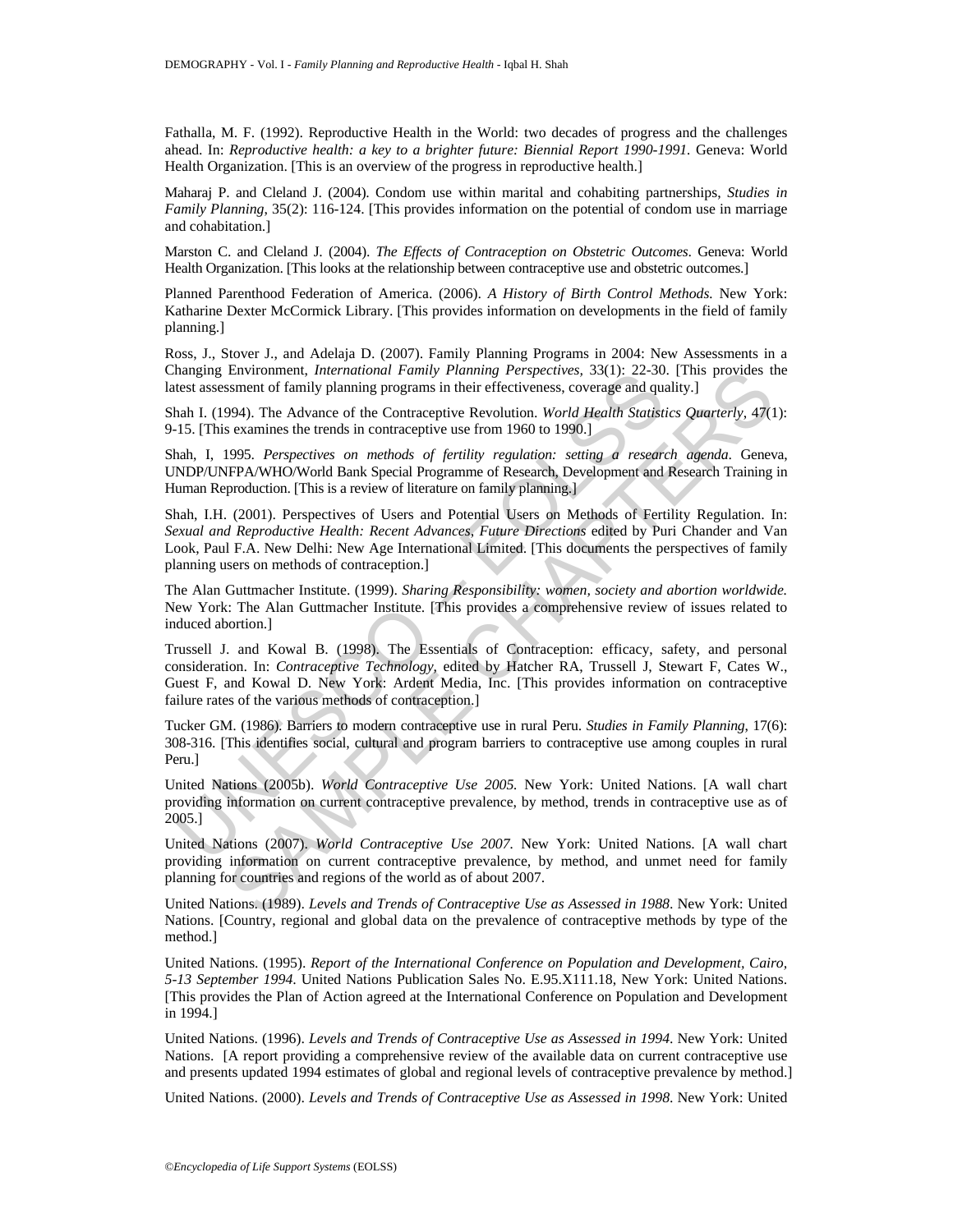Nations. [A report providing a comprehensive review of the available data on current contraceptive use and presents updated 1998 estimates of global and regional levels of contraceptive prevalence by method.]

United Nations. (2002). *World Contraceptive Use 2001*. New York: United Nations. [A wall chart providing information on current contraceptive prevalence, by method, trends in contraceptive use for countries and regions of the world as of about 2001.]

United Nations. (2003). *World Contraceptive Use 2003*. New York: United Nations. [A wall chart providing information on current contraceptive prevalence, by method, trends in contraceptive use for countries and regions of the world as of about 2003.]

United Nations. (2004). *Levels and Trends of Contraceptive Use as Assessed in 2002*. New York: United Nations.[A report providing a comprehensive review of the available data on current contraceptive use and presents updated 2002 estimates of global and regional levels of contraceptive prevalence by method.]

United Nations. (2005a). *World Population Prospects: The 2004 Revision*. New York: United Nations. [This provides data on population indicators for the world, regions and the specific countries.]

ms provides data on population indicators for the world, regions and the specific correct colables N., Gearn Calleja J.M., Heaton L., Asamoah-Odei E., Pournerol G., Lazamin-Architel Wher N., Granda-Calleja J.M., Heaton L., ides data on population indicators for the world, regions and the specific countries.]<br>  $G$  Garcia-Calleja J.M., Heaton L., Assmoon-Odei E., Pounerol G, Lazzari S., Ghys-P.I.<br>
Geric-Calleja J.M., Heaton L., Assmoon-Odei E Walker N., Garcia-Calleja J.M., Heaton L., Asamoah-Odei E., Poumerol G., Lazzari S., Ghys P.D., Schwartlander B. and Stanecki K.A. (2001). Epidemiological Analysis of the Quality of HIV Surveillance in the World: How Well Do We Track the Epidemic? *AIDS*, 15(12): 1545-1554. [This is a critical assessment of the methods and information on HIV prevalence.]

World Bank (1984). *World Development Report 1984*. New York: Oxford University Press and Washington DC: The World Bank. [This report focuses on fertility and its components.]

World Health Organization. (1994). *Contraceptive Method Mix: Guidelines for Policy and Service Delivery*. Geneva: World Health Organization. [This report defines and assesses the issues related to contraceptive method mix.]

World Health Organization. (2004a). *Reproductive Health Strategy to Accelerate Progress towards the attainment of International Development Goals and Targets.* Geneva, World Health Organization. [This describes the Reproductive Health Strategy of the World Health Organization.]

World Health Organization. (2004b). *Unsafe abortion: Global and regional estimates of the incidence of unsafe abortion and associated mortality in 2000.* Geneva: World Health Organization. [This report provides estimates of the incidence of unsafe abortion and abortion rate and ratios by major area and regions of the world.]

World Health Organization. (2004c). *Maternal Mortality in 2000: Estimates Developed by WHO, UNICEF and UNFPA*. Geneva: World Health Organization. [This provides estimates of maternal mortality ratios.]

World Health Organization. (2006). *Sexual and Reproductive Health of Women Living with HIV/AIDS*. Geneva: World Health Organization. [This discusses the sexual and reproductive health needs of women living with HIV/AIDS.]

World Health Organization. (2007). *Unsafe abortion: Global and regional estimates of the incidence of unsafe abortion and associated mortality in 2003.* Geneva: World Health Organization. [A report providing regional and global estimates of the incidence of unsafe and related maternal mortality.]

#### **Biographical Sketch**

**Iqbal H. Shah** received his Master of Arts (MA) degree in Sociology from the University of Punjab, Lahore, Pakistan, in 1973. During 1975-1976, he attended the School of Public Health, the Johns Hopkins University, Baltimore, USA and received the Master of Science (MSc) degree in Population Dynamics. In 1985, he received his PhD degree in Sociology/Demography from the Vrije University in Brussels, Belgium. From 1983 to 1985, he worked as a consultant at the World Fertility Survey (WFS) project of the International Statistical Institute (ISI). At WFS, he worked on a project to examine trends in fertility in Mexico, Pakistan and the Philippines and on a monograph summarizing the findings from the survey in Ghana. Since 1985, he has been working at the World Health Organization. He currently coordinates the Team on Preventing Unsafe Abortion. His main research interests include: adolescent sexual and reproductive health, family planning, HIV/AIDS, induced abortion, and maternal health. He has co-edited four books and published over 40 scientific papers. He is a member of the International Union for the